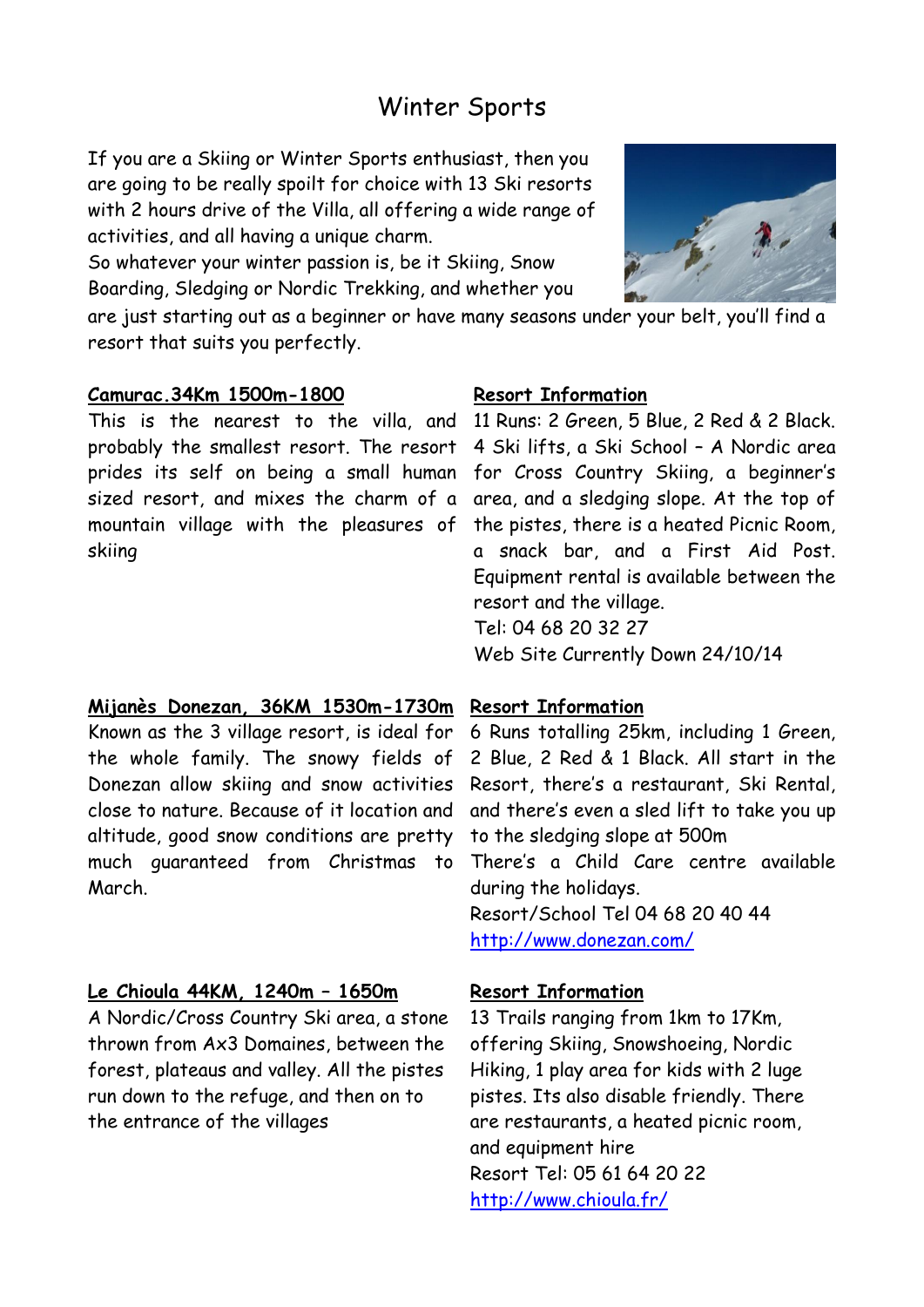## **Puyvalador 50Km 1700m – 2400m**

Located in the heart of the Pyrenees, known as Capcir. Puyvalador, is a unique site with beautiful panoramic runs lined with a pine forest and facing a lake. They have invested in 63 snow guns, ensuring exceptional snow cover, and first class skiing.

#### **Ascou 52Km 1500m-2000m**

Located in the middle of a pine forest, this is the ideal resort to spend some quality time with family and friends, as there is loads to do. Also the resort does not forget about the dedicated skier, with some of the Red and Black runs, which can easily compete with the best. The web site also has "live feeds" from a number of webcams

# **Formigueres 54Km 1500m – 2400m**

A charmingly authentic mountain village resort that combines mountain life with the traditions of the Catalans, all set within 46 hectares of a truly spectacular protected natural environment. This small family friendly resort, has an astonishingly large number of different activities, that there is really something for every one.

# **Resort Information**

19 Pistes, 6 Green, 4 Blue, 7 Red & 2 Black. 2 Snow Parks, 8 Ski lifts and 1 Chair lift. Theres an E.S.F. Ski School, Ski Hire Shop, plus a heated picnic room. There is a dedicated children's area, at the foot of the pistes. Tel: 04 68 04 44 83

[www.puyalador.com](http://www.puyvalador.com/)

# **Resort Information**

14 Pistes, representing 20Km of marked out runs, and 5Km of Snowshoe trains. 5 Ski lifts, and 1 Chair lift. There's a Ski School, an equipment rental shop, a cafeteria, and a heated picnic room. At the nearby At the nearby adventure centre, you can try out new things like Kite Surfing, or Dog Sledging. Resort Tel: 05 61 64 28 86

www. ascou-ski.com

#### **Resort Information**

17 Pistes; 3 Green, 7 Blue, 6 Red & 1 Black. 2, 4 person Chair Lifts, 4 Ski Lifts, and 2 tow rope's. At the foot of the runs there is a Restaurant, a Bar/Café with a Panoramic terrace, a heated picnic area, and equipment rental shop. The ESF Ski school caters for all, including very young children who have a range of activities professionally supervised at the Piou-Piou Club, there are even specially trained instructors for those with disabilities who would like to learn to Ski.

Resort Tel: 04 68 04 47 35

<http://www.formigures.fr/>French only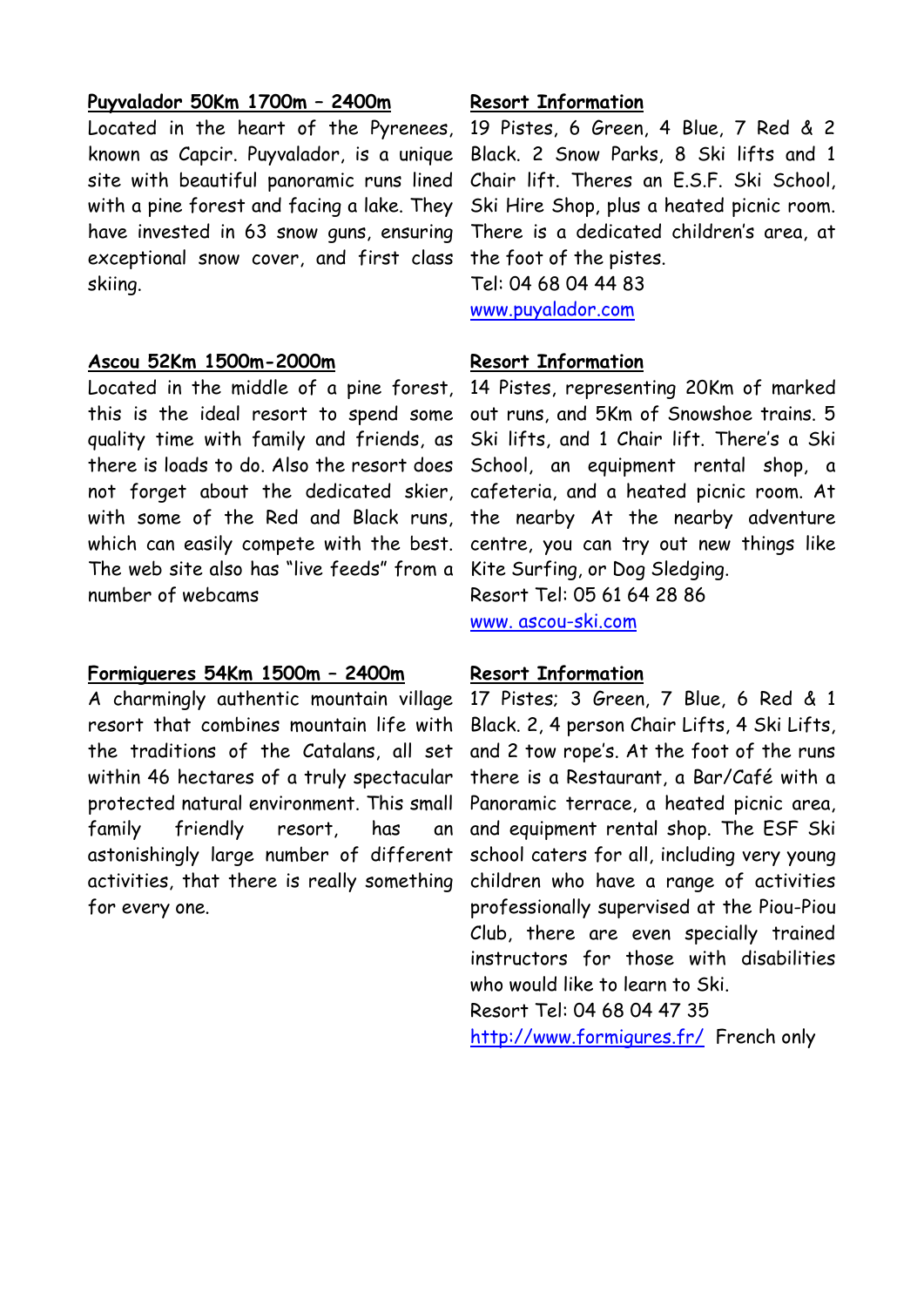#### **Les Monts d'Olmes 57Km 1500m – 2000m**

Located in the heart of the Cathar Pyrenees, this is the ideal resort if you value peace, quiet, and want to be at one with nature. There is usually good quality snow, and you can enjoy skiing in a pleasant environment. One very important thing to note however…There are NO ATM cash machines in the village, the nearest one is in the village of Lavelanet

#### **Les Angles 59Km 1600m - 2400m**

Although Les Angles is very much an old world Catalonian village grouped around the Church Steeple, in Winter it becomes a haven for Winter Sports. If you have skied in the bigger Alpine Resort's or in the US, you'll feel right at home here. Not only do you have the usual down hill runs, and cross-country skiing, but also a host of other activities, including snowboarding, off-piste skiing. There is even 36km of free packed pistes through the forests so grab a pair of ski's or snowshoes and go for a wander. The resort also has a lively nightlife.

# **Ax-3 Domaines 62Km 1400m – 2400m**

Made up from 3 resorts, Ax-3 or Ariege provide a variety of skiing, you can swap between smooth skiing thru fir trees, a beginners plateau, or high altitude skiing, as well as a host of other activities

## **Resort Information**

21 Pistes; 8 Green, 3 Blue, 8 Red, 2 Black. 11 Ski Lifts, and 1 Chair Lift.

There's a Ski School offering courses, both for beginners, advanced and children. Guides for Snowshoe hike's or you can go on your own, and Skidoo trips Its strongly recommended that you book your ski passes prior to arrival.

Resort Tel: 05 61 01 22 20

<http://www.montsdolmes.com/>In French

## **Resort Information**

40 Pistes;13 Green, 9 Blue, 16 Red, 2 Black and 36Km of packed snow paths, which are free to use. 19 lifts, including a cable car, 4 Chair lifts, 12 Ski Lifts, and 2 moving carpets. There are also 2 high altitude restaurants, and the Heated Picnic room.

For young children from 3 months to 2.5y there is a Nursery (Tel 04 68 30 92 25) or the outdoor centre for those aged 2.5 to 12 (Tel 04 68 30 92 32) The ESF ski school has a children snow garden (Tel 04 68 04 47 82). They also provide skiing lessons for the disabled, as well as equipment rental. Ski Passes start from €36 per adult per day. For booking or reservations contact the Tourist office on Tel: 04 68 04 32 76 or via the web <http://www.lesangles.com/>

#### **Resort Information**

36 Pistes totalling 80Km; 9 Green 10 Blue, 10 Red, 6.Black. 9 Ski Lifts, 2 Chair Lifts, and 2 Cable Cars. There is an ESF SKi School, a sledging area, High Altitude restaurant, and a heated picnic room. At the bottom theres a day care centre for children aged from 3 months to 6 years Booking advised (Tel 05 61 64 29 64). Resort Tel: 05 61 64 60 60 <http://www.ax-ski.com/>In French only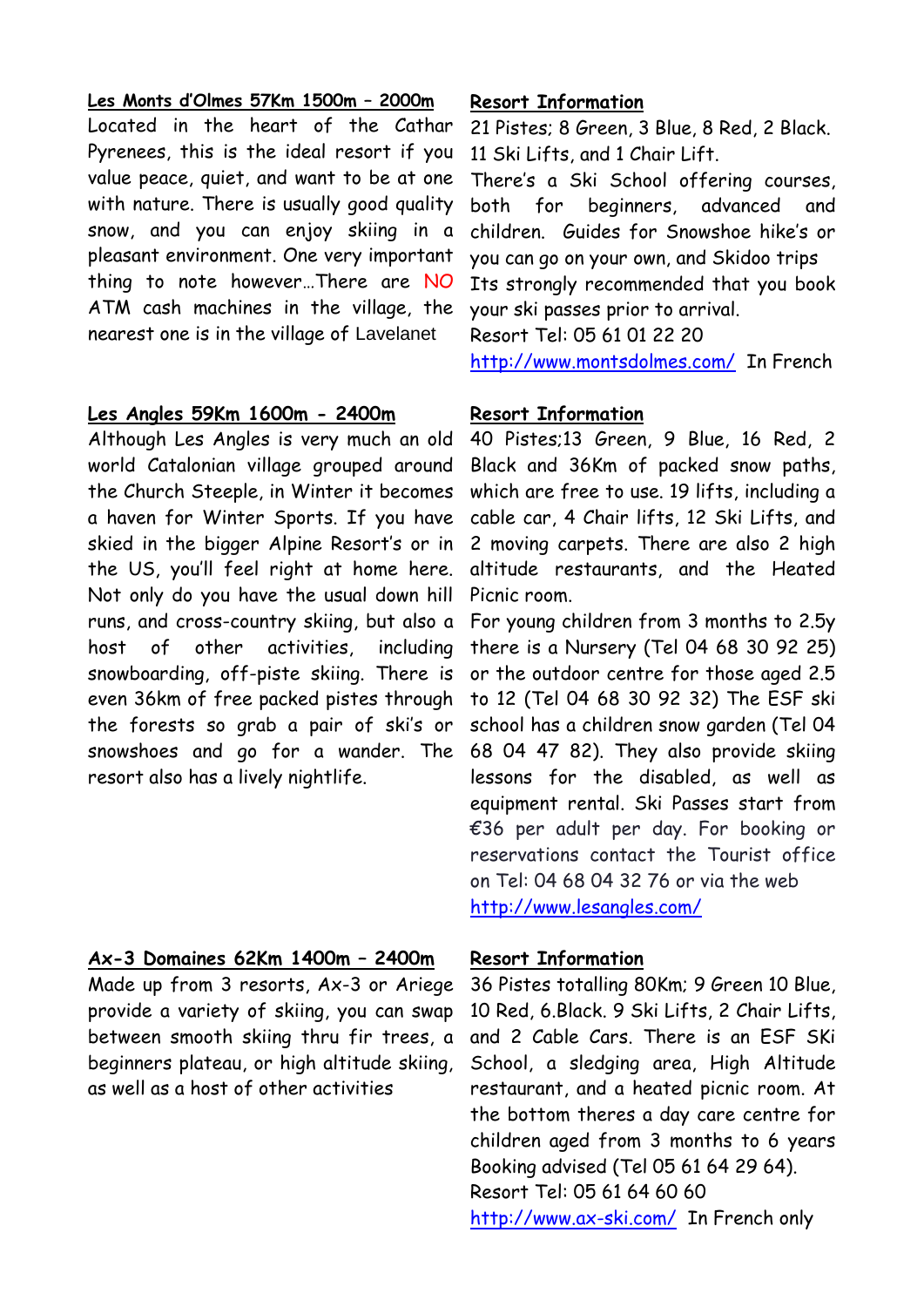# **Capcir 66Km 1500m – 1900m**

This resort located on the high plateau in the middle of the Pyrenean Regional National Park, is a Nordic/Cross Country skiers paradise. Whether you just want to relax and take it easy, and just breath pure mountain air while being wowed by the majestic landscape that changes every turn of the path, or have some fun by shooting down the slopes at top speed, this is the perfect spot for you.

## **Espace Cambre d'Aze 70Km 1600m –.2400m**

Located between the villages of Eyne and Saint-Pierre dels Forcats, this is a very friendly down hill skiing area. The resort generally enjoys a natural snow cover, but just to be sure, there is a large number of snow making machines, to make sure that conditions are as perfect as possible. The resort combines being an authentic village, but having all Mod-Cons extremely well

# **Font-Romeu Pyrenees 2000 76Km 1700m – 2213m**

This is made up of two resorts, using a common Ski Lift Pass, giving you 58K of downhill skiing, and 111km of Cross Country Skiing. This is another fully fledged Ski Resort, providing numerous activities, either within the resort area, or close by. Font-Romeu, is the Downhill For Pyrenees 2000, contact the Tourist Skiing bit, while Pyrenees caters for the Cross Country Skier

# **Resort Information**

11 Cross-country skiing loops. 2 play areas, with Nordic tow ropes. 5 free Nordic trails. 8 free marked snowshoe trails. 1 Dogsled trail. Nordic instructors can be contacted direct via website. Snowshoes and Skis can be rented from Reception, which is located at the start of the pistes, where there is also a snack-bar and a heated picnic room. The resort is disabled friendly, and has child care facilities.

Resort Tel 04 68 04 49 86 [www capcir-nordique.com](www%20capcir-nordique.com)

## **Resort Information**

21 Pistes covering a total of 35Km; including 9 Green, 3Blue, 7 Red, 2 Black. There is also a beginner's area, along with 2 ESF Ski Schools. 15 Ski Lifts. The resort also offers Snowshoe walks, Cross-country sking, and Horse Back riding on snow-covered hills. There are 2 day care centres for the children. There are restaurants in the villages, along with equipment rental shops.

Resort Tel 04 68 04 08 01

<http://www.cambre-d-aze.com/> French

# **Resort Information**

Down Hill: 43 Pistes; 15 Green, 10 Blue, 9 Red, 9Black. And a total of 23 Lifts. Nordic/Cross Country; 22 Loops made up of 7 Green, 10 Blue, 5 Red. For Font-Romeu, contact the Tourist office on Tel: 04 68 30 68 30 <http://www.font-romeu.fr/> In French office on Tel: 04 68 30 12 42 <http://www.pyrenees2000.com/en> English Version